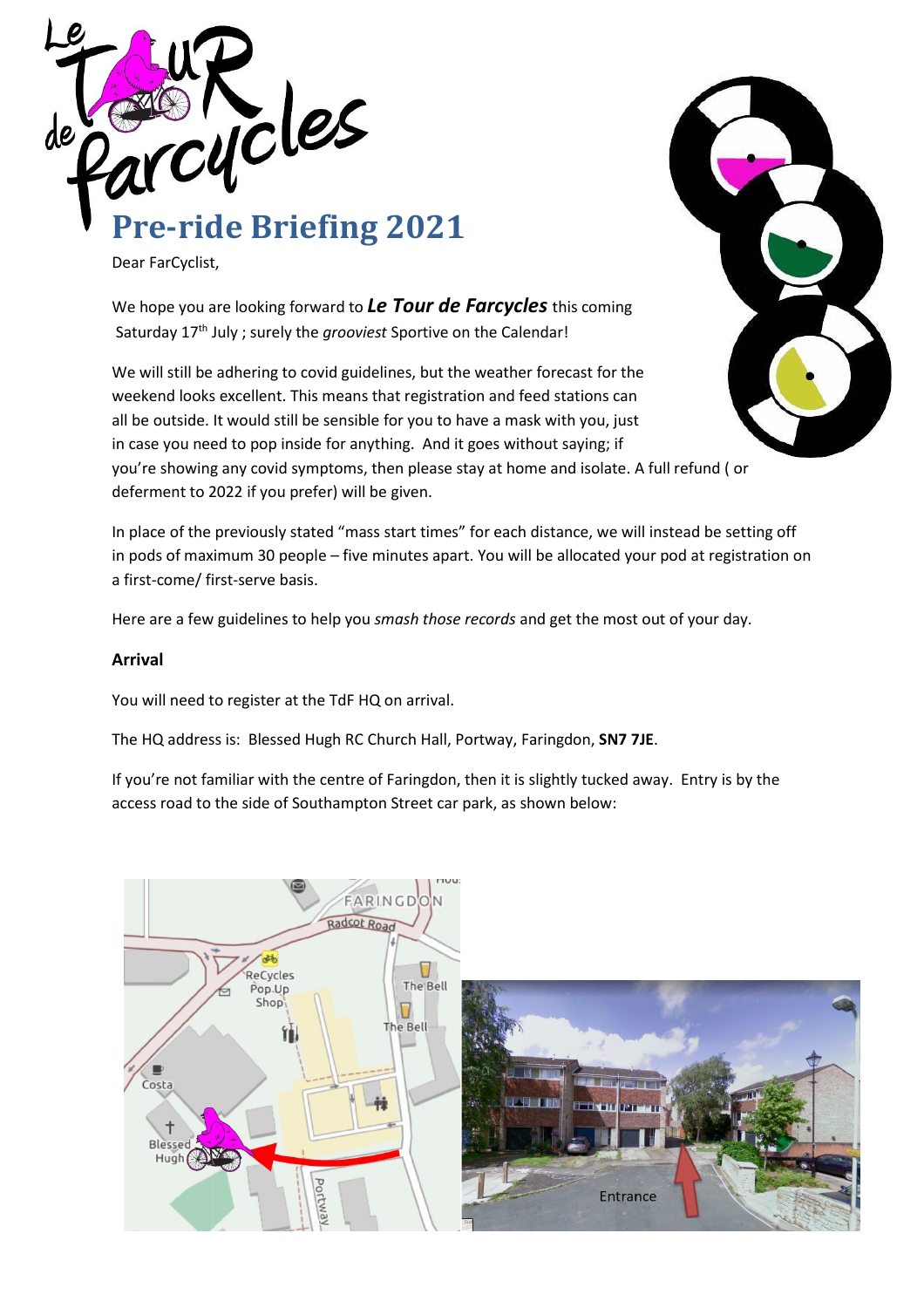## **Parking**

Parking in the centre of town is limited. We recommend that you ride to the event if possible. If you do have to drive, consider lift sharing with other participants. You will see on google maps that there *are* two car parks in the centre of town, but you're much better off parking for free up at Faringdon Community College on the Fernham Rd (postcode : **SN7 7LB** ) and then cycling down to HQ (approx. one mile).

There will be LE TOUR signs guiding you all the way.

Please do not street-park in the vicinity of the HQ as this may inconvenience local residents.

#### **Registration**

Numbers will be issued on the day. Just come to the registration desk when you arrive to sign in and be issued with your number. You will be allocated your starting "pod" at the same time.

The registration times and start times for each route are as follows:



| <b>Ride</b>                            | <b>Registration time</b> | <b>Start time</b>                                      |
|----------------------------------------|--------------------------|--------------------------------------------------------|
| <b>78RPM Vinyl Countdown (80miles)</b> | $07:00 - 07:50$          | 08:00 - leaving in pods of<br>30 at 5-minute intervals |
| 45RPM Hit Single (50miles)             | $08:20 - 09:20$          | 09:30 - leaving in pods of<br>30 at 5-minute intervals |
| 33.3RPM Long Play (30miles)            | $09:20 - 10:20$          | 10:30 - leaving in pods of<br>30 at 5-minute intervals |

Riders on each route will leave in pods of 30. Please move out of the CAR PARK five minutes before your start time AND INTO THE PORTWAY for the pre-ride safety briefing. All riders in that pod will then roll out together until we are outside the town.

Please arrive in good time to help us (and you) avoid a last minute rush. If you are late we will start you individually as soon as we can. If you are very late we may have to ask you to switch to a shorter route.

If you have road cycling shoes with external cleats, please stay on the carpet in the hall, to avoid marking the wooden floor.

#### **Helmets**

It is a condition of our event insurance that riders wear helmets and you will not be able to start without one. If you do happen to forget yours, please see us as the registration desk as we will have a few spares and may be able to lend you one.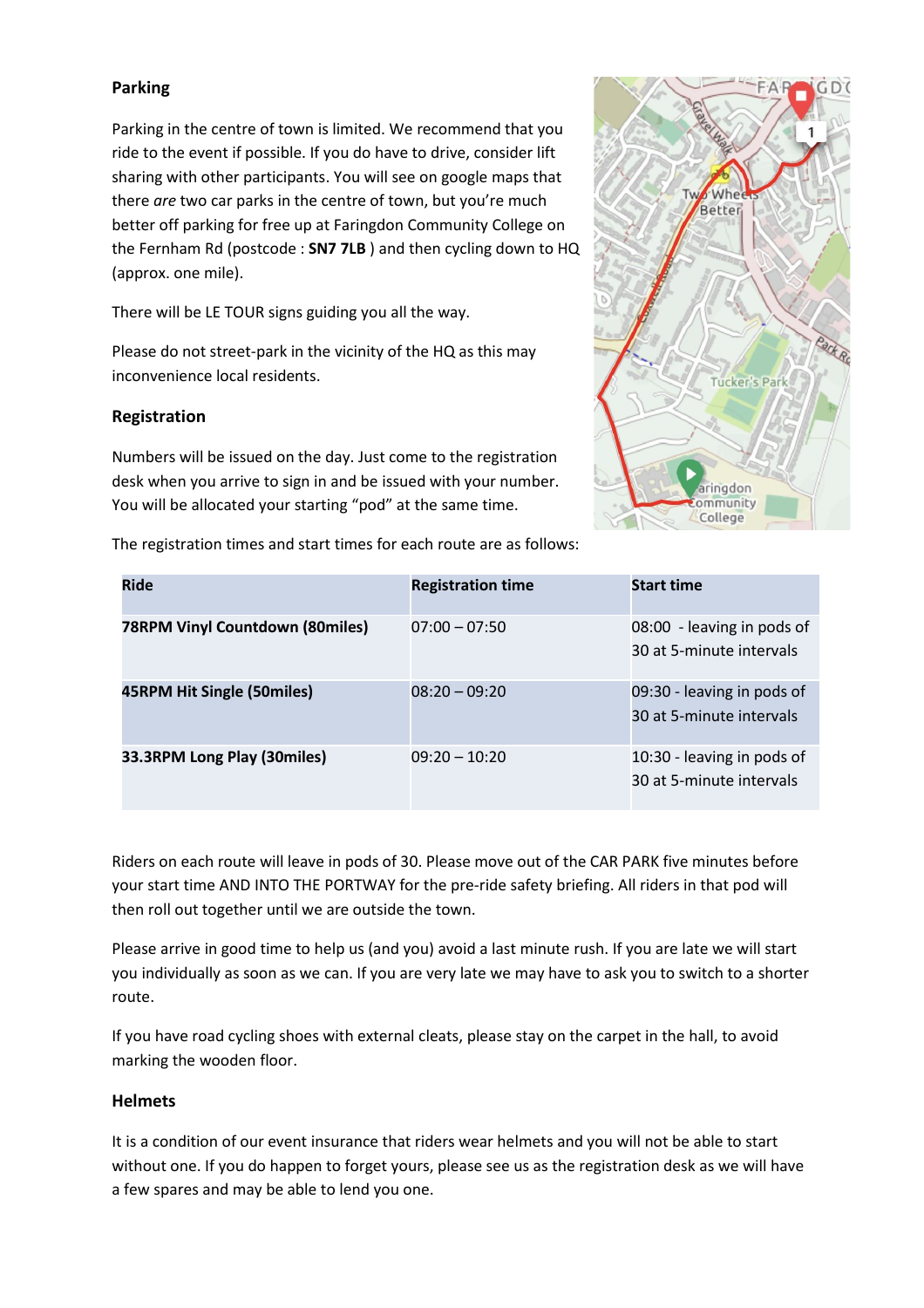### **Toilets**

There are toilets both at HQ in Faringdon and at the feed station in Quenington.

#### **Younger riders**

We welcome younger riders to our event. For safety and to ensure that all riders complete the course in a reasonable time there are some age limits that apply to each ride.

- **The 78RPM Vinyl Countdown** is only open to riders aged 18 and over
- **The 45RPM Hit Single** is open to riders aged 16 and over
- **The 33.3RPM Long Play** is open to riders aged 12 and over

In addition, there are a couple of formalities that we ask you to observe to ensure the safety of younger riders.

- All riders under the age of 18 must provide a completed parental consent form (available at [www.tdfconsentform.farcycles.org.uk](http://www.tdfconsentform.farcycles.org.uk/) .
- All riders under the age of 16 must be accompanied by an adult during the ride.

## *Le Tour De Farcycles* **Raises Money for Local Sustainable Transport Projects**

Farcycles is a cycling group with a difference. **All event proceeds go to building sustainable, healthy and inclusive transport facilities in our region.** By entering our sportive you'll be helping to support our projects, which last year included:

- Building a cycle [training](https://farcycles.weebly.com/cycle-park.html) park
- Training more than 200 [children,](https://farcycles.weebly.com/cycle-teaching.html) young people and adults to ride
- Commissioning infrastructure projects such as cycle repair stations
- Developing safer cycle routes (with town & district councils) in Faringdon

#### **Event signs**

The route is fully signposted. GPX files are available on [http://letour.farcycles.org.uk](http://letour.farcycles.org.uk/) if you wish to download these as backup. A GPS device is not essential however, as you will be able to complete the course by simply following the signs. Example signs will be shown at the pre-ride safety briefing and are also shown below.**TANR** 



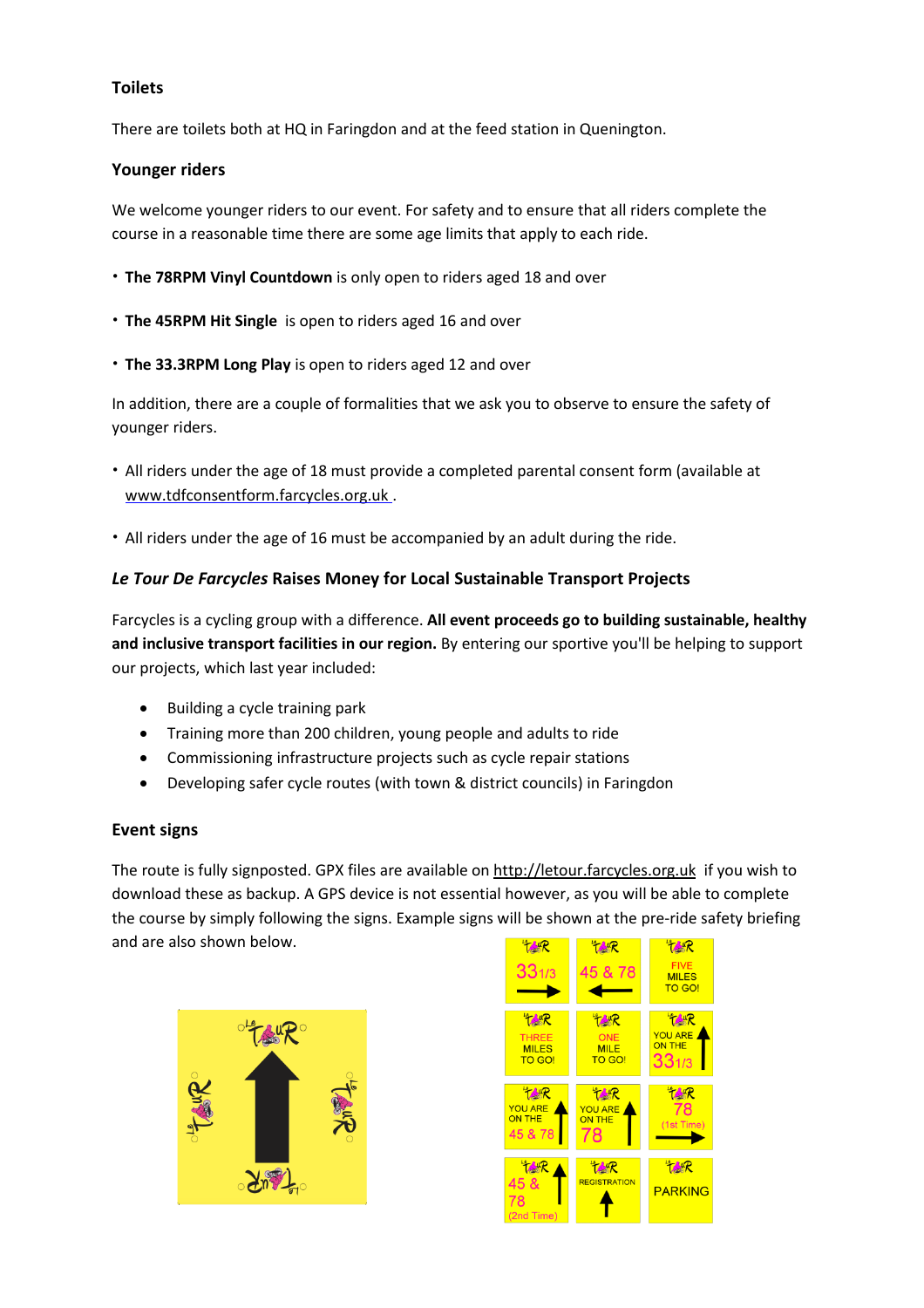## **Quenington Feed Station**

Quenington Village Hall serves as the central feed station for all three rides. The Vinyl Countdown (a figure-of-eight) hits Quenington twice. There are also toilets at Quenington.

| <b>78RPM Vinyl Countdown (80miles)</b> | <b>TWO STOPS</b> | At 26 and 57 miles |
|----------------------------------------|------------------|--------------------|
| 45RPM Hit Single (50miles)             | <b>ONE STOP</b>  | At 26 miles        |
| <b>33.3RPM Long Play (30miles)</b>     | <b>ONE STOP</b>  | At 18 miles        |

You can of course choose to keep cycling rather than stop for the delicious refreshments, and the 78rpm signage at 24 miles gives you two options:



First aid kits and track pumps will be available at Quenington.

We aim, as far as possible, to avoid disposable plastics. For this reason, we won't be using plastic cups at the feed stations, so please bring a water bottle on your bike to drink from at the feed station.

# **Marshalls**

Marshalls are stationed at key points along the route. They are there to warn you of potential hazards. They are not authorised to stop traffic. Remember that the person ultimately responsible for your safety is you.

# **Rider etiquette**

Help us run a safe and enjoyable event by following these guidelines:

- This is a non-competitive event and is not a race. Please ride accordingly and obey the Highway Code.
- Show consideration to your fellow riders.
	- o Communicate with those around you.
	- o Avoid close passes when overtaking slower riders. Be aware that other riders may not be as confident on a bike as you.
	- o Try to avoid sudden manoeuvres and abrupt braking (except in emergencies).
- On narrow roads, split into smaller groups and ride single-file to allow cars to pass.
- Do not drop litter, especially wrappers from gels and energy bars or banana skins.